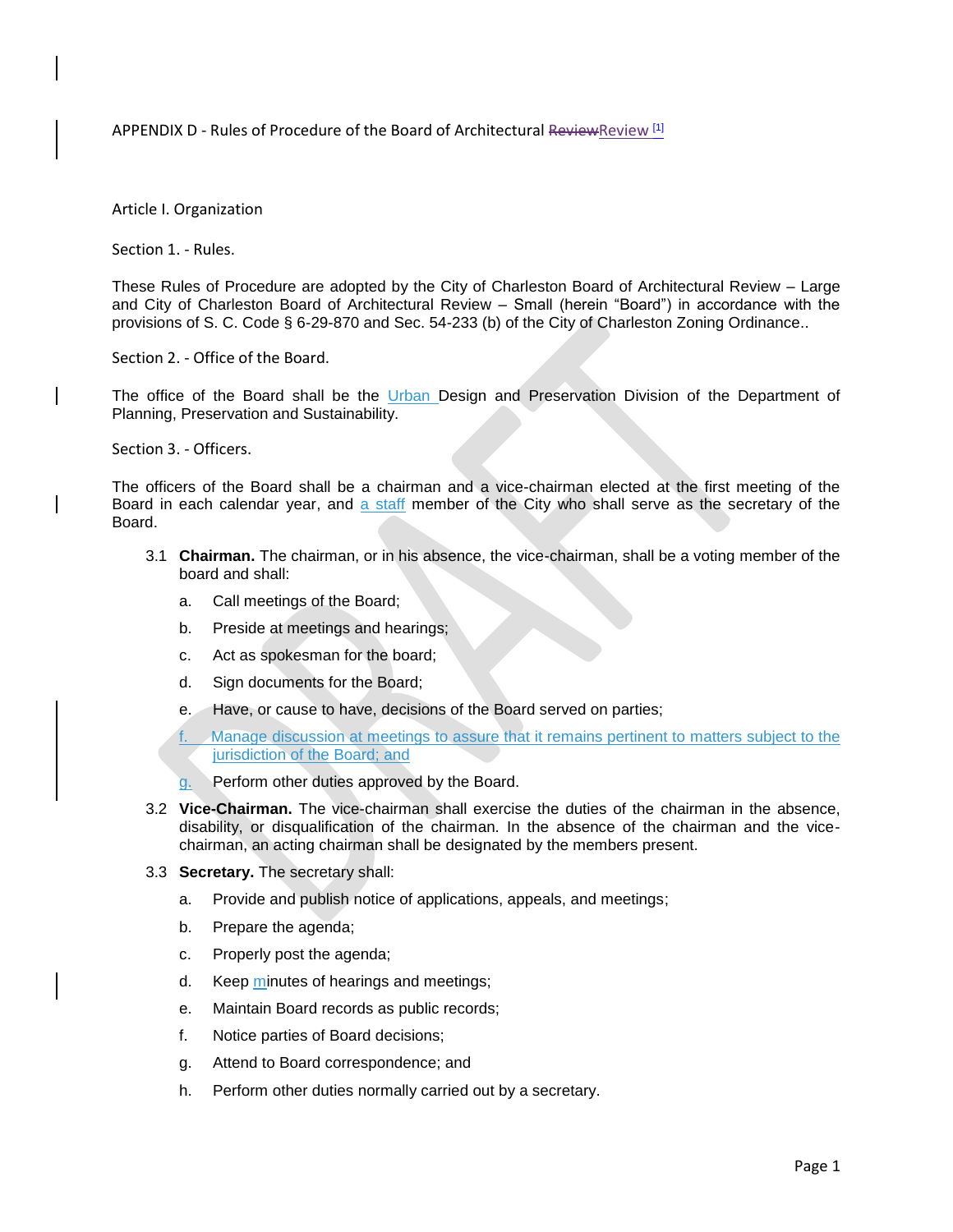Section 4. - Terms of Office.

The chair and vice-chair shall serve for one year or until they are re-elected, or their successors are elected and qualified.

Article II. Meetings

Section 1. - Time and Place.

The Board of Architectural Review - Large shall meet on the second and fourth Wednesdays of each month at 4:30 p.m., unless such day is a legal holiday. An annual schedule of regular meetings shall be published and posted at the Urban Design and Preservation Division office in January of each year. Special meeting may be called by the Board upon 24 hours' notice, posted and delivered to all members and local news media. Meetings shall be held at the offices of the Department of Planning, Preservation and Sustainability, unless otherwise noted, and shall be open to the public.

The Board of Architectural Review - Small shall meet on the second and fourth Thursdays of each month at 4:30 p.m., unless such day is a legal holiday. An annual schedule of regular meetings shall be published and posted at the Urban Design and Preservation Division office in January of each year. Special meeting may be called by the Board upon 24 hours' notice, posted and delivered to all members and local news media. Meetings shall be held at the offices of the Department of Planning, Preservation and Sustainability, unless otherwise noted, and shall open to the public.

Section 2. - Agenda.

A written agenda shall be furnished by the secretary to each member of the Board and the news media, and shall be posted at least five (5) days prior to each regular meeting, and at least 24 hours prior to a special meeting. Items may be removed from the agenda, or postponed at a meeting, by a majority vote. An agenda for the BAR-L shall contain no more than 8 applications, and an agenda for the BAR-S shall contain no more than 15 applications. The Board may waive these limitations, upon the request of the secretary.

Section 3. - Quorum.

A majority of the members of the Board shall constitute a quorum. A quorum shall be present before any business is conducted other than rescheduling the meeting.

Section 4. - Rules of Order.

*Robert's Rules of Order* shall govern the conduct of meetings except as otherwise provided by these Rules of Procedure.

Section 5. - Public Notice.

Each applicant whose application is to be heard will be notified of the date of the meeting at least five (5) days prior to the meeting by letter from the secretary. The property that is the subject of the application shallapplication shall be posted with a sign at least five (5) days prior to the meeting. The sign shall contain a description of the matter to be heard and specify the appropriate city department to contact concerning information regarding the application. The sign shall also specify the time, date and location of the meeting.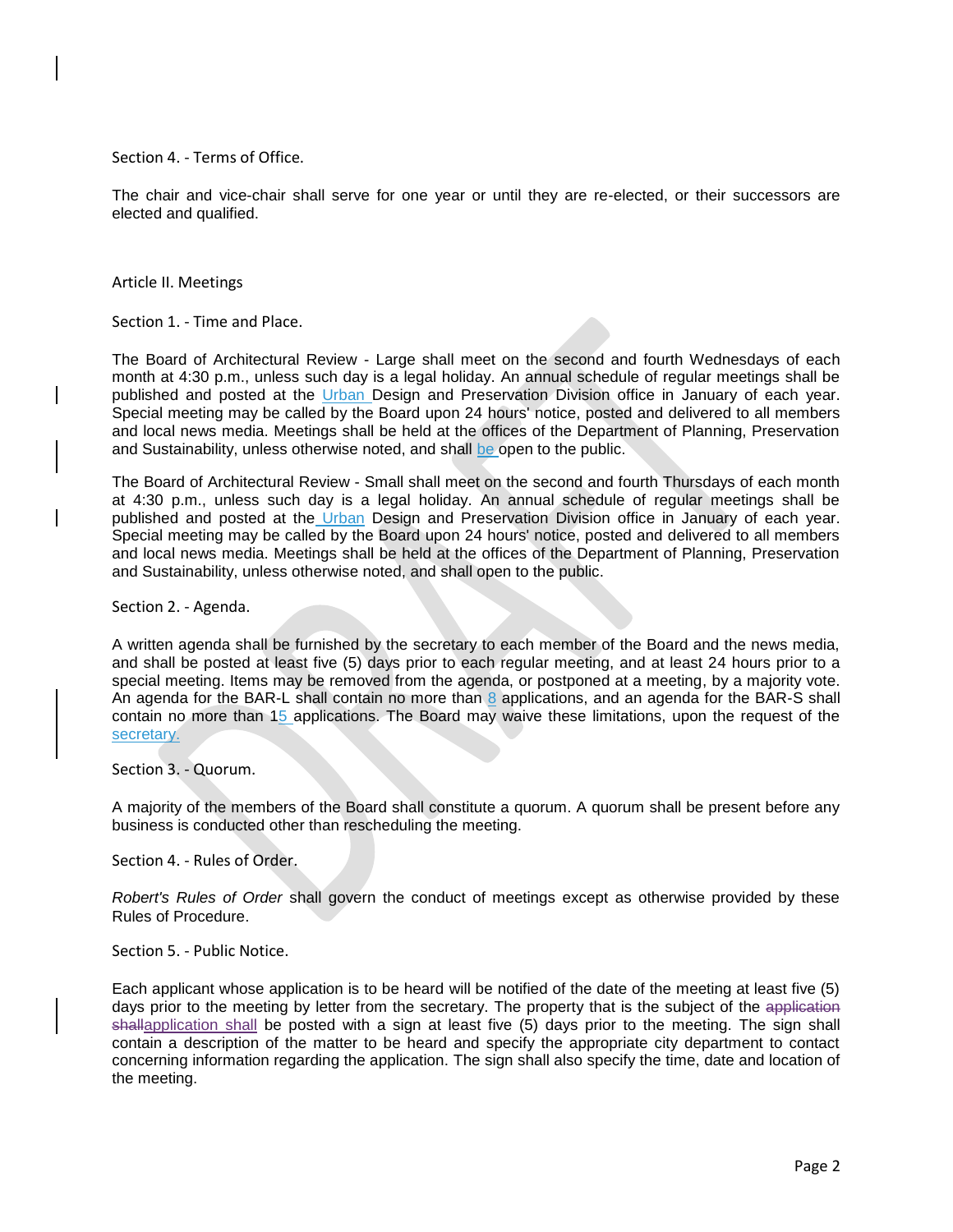## Article III. Appeals Procedure

Section 1. - Form of Appeal of an Administrative Decision.

Appeals to the Board from an administrative decision may be taken by any person aggrieved or by an officer, department, board, or bureau of the City of Charleston. Appeals shall be filed on forms approved by the Board and provided by the secretary of the Board. Appeal forms shall be made available in the City of Charleston Department of Planning, Preservation and Sustainability. A detailed narrative must accompany the appeal, specifying the grounds of appeal. The Board may require additional information deemed necessary. The failure to submit adequate information may be grounds for dismissal.

Section 2. - Time for Appeal for an Administrative Decision.

An appeal from an administrative decision must be filed within fifteen (15) calendar days from the making of such decision, order, requirement or determination.

Section 3. - Calendar.

Appeals shall be marked with the date of receipt and placed on the hearing calendar.

Section 4. - Withdrawal of Appeal.

Any appeal may be withdrawn by written notice delivered to the secretary prior to action by the Board. An appeal may not be re-filed after the fifteen (15) day time for appeal has expired.

Section 5. - Continuances.

The hearing of an appeal may be continued one time by the Board for good cause shown.

Section 6. - Notice of Appeal.

Public notice of an appeal to the Board shall be published and posted on or adjacent to the property affected at least five (5) days prior to the hearing. The notice shall contain a description of each matter to be heard, and identify the property affected.

Section 7. - Appeal of Board Decision to Circuit Court.

A person who may have substantial interest in any decision of the Board or any officer or agent of the appropriate governing authority may appeal from a decision of the board to the circuit court in the county by filing with the clerk of court a petition in writing setting forth plainly, fully, and distinctly why the decision is contrary to the law. The appeal must be filed within thirty (30) days after the affected party receives actual notice of the decision of the Board.

Article IV. Hearing Procedure

Section 1. - Compliance with Zoning. Neighborhood Meetings.

Except as may be otherwise provided by Ordinance, applications are not to be considered by the Board unless they satisfy all zoning requirements concerning the use of the property, parking, setbacks or other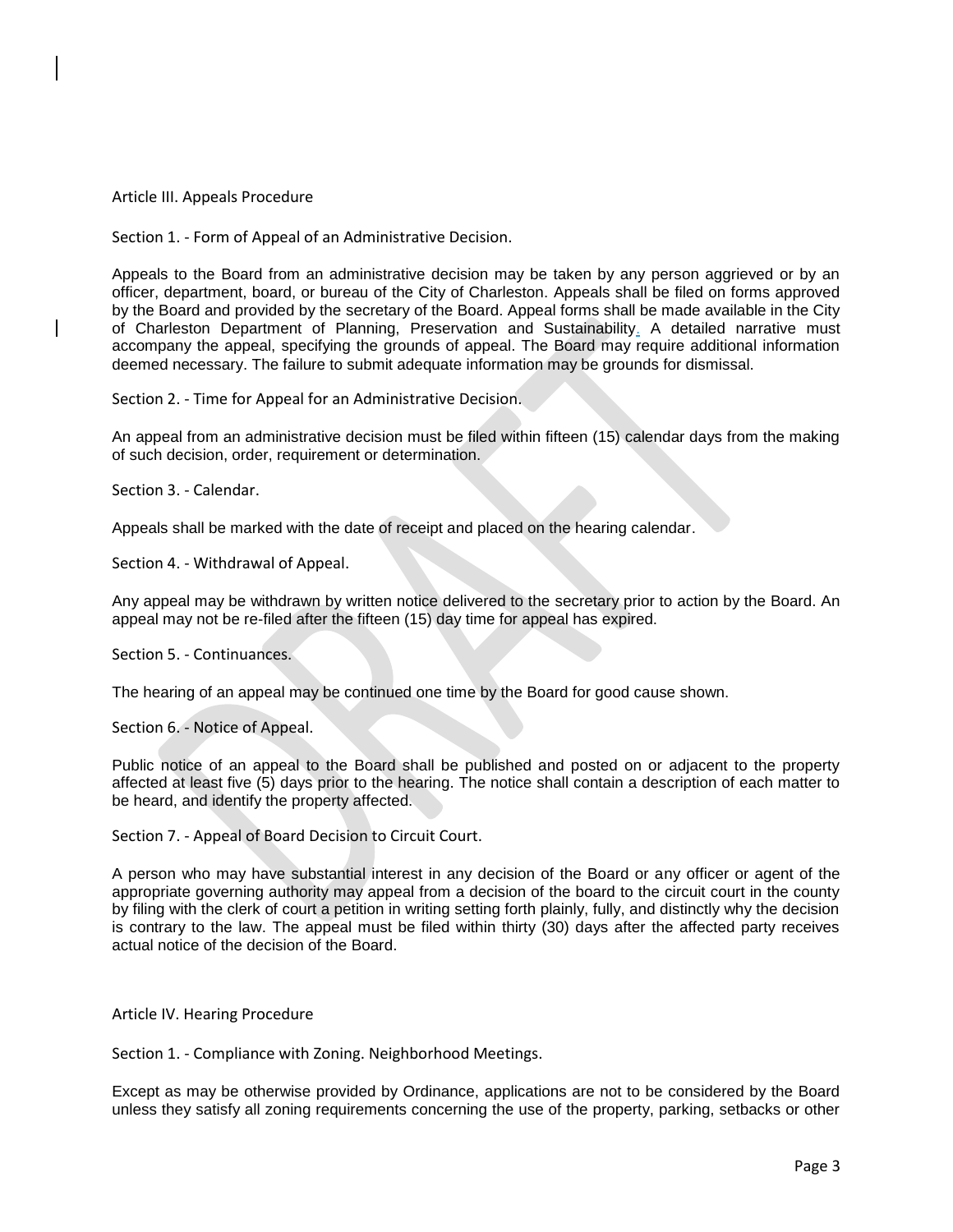zoning requirements that would affect the size and placement of building. Any Board approval of plans that are determined not to comply with zoning shall render the Board approval null and void; provided however, this rule may be waived in special circumstances if the Board of Zoning Appeals-Zoning or Zoning Administrator requests a recommendation by the Board prior to rendering a zoning decision.

Applicants are encouraged to meet with relevant neighborhood associations and adjacent property owners prior to filing applications with the Board.

The deadline for applications is noon, no later than ten days prior to the requested review date. Schedules, application forms and additional information regarding applications are on file in the Department of Planning, Preservation and Sustainability and at http://www.charleston-sc.gov/BAR

## Section 2. - Application Phases. *\*\*PLEASE NOTE THAT THIS WHOLE SECTION REGARDING APPLICATION PHASES HAS BEEN MOVED TO THE ORDINANCE.*

**Demolition and Partial Demolition:** Demolition is defined as the removal of an entire building or significant portion of a building, the removal of which may compromise the structure's architectural character.

**Pre-Application Conference**: Applicants are required to meet with staff prior to applying for Conceptual Approval for projects exceeding 10,000 square feet to assure the applicant is acquainted with and has an understanding of the Board's Guidelines. Applicants for projects less than 10,000 square feet are encouraged, but not required, to likewise meet with staff prior to applying for Conceptual Approval.

**Conceptual:** Review of the general height, scale, mass and three dimensional form of a building, or an addition to an existing building, and the general architectural direction and quality of the project as it relates to its site, its neighborhood, and the City of Charleston. This phase defines the overall quality and architectural character of the project.

**Preliminary:** Review of the development of the conceptual design and its relationship to its context in terms of the project's details, finishes and materials. This phase defines the level of quality of construction, and the relationship of the building's components to surrounding buildings and to one another.

**Final:** Review by staff of the completion of the preliminary design based on completed construction documents and material specifications for consistency with the level of quality of the previous phases. At its disceetion, staff may require Final Review to be undertaken by the Board.

**Comparative Reviews**: For each review after Conceptual approval, or if the applicant is required to submit more than one conceptual submittal, the applicant shall show on the same sheet the previous proposal for comparison to the current proposal

**Courtesy Review:** Prior to submitting for Conceptual Review an applicant may request a courtesy review of a project by the Board to receive informal initial feedback as to the direction of the project.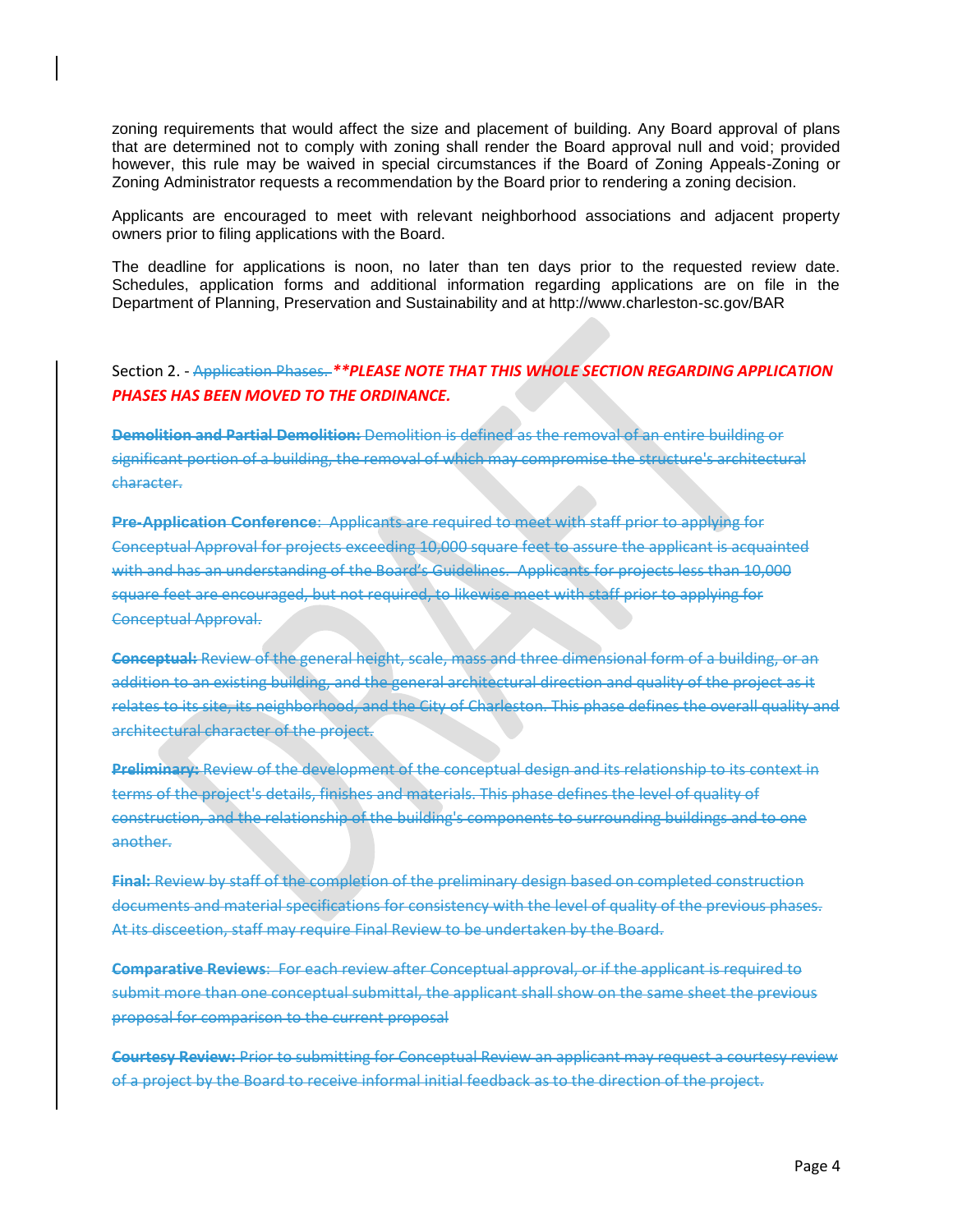**Affordable/Workforce Housing Projects**; Projects which include affordable or workforce housing units shall receive priority review status from the Board.

Section 3. - Appearances.

The applicant or any party may appear in person or by agent or by attorney. The Board may postpone, or proceed to dispose of a matter on the record before it in the absence of an applicant, or his representative.

Section 3. - Conduct of Hearing.

The normal order of hearing, subject to modification by the Chairman, shall be:

- a. Statement of matter to be heard (Chairman or Secretary);
- b. Staff introduction of the project, providing the context and historic background (5minutes) (not applicable to Courtesy Review);
- c. Presentation of the project by the applicant, or in the case of an appeal, the administrative officer (10-15 minutes);
- d. Board and staff questions to, and responses from, the applicant;
- e..e. Public comment (20-minute limit total, or as determined by the Chairman), followed by responses from Applicant;
- f. Staff recommendation (not applicable to Courtesy Review);
- g. Full Board discussion;
- h. Applicant points of clarification;
- i. Board action (not applicable to Courtesy Review)

## Section 4. - Disposition.

The Board may deliberate and make a final disposition of a matter by majority vote of members present at the hearing and qualified to vote; provided that no less than a quorum are qualified to vote. The vote may be taken at the same or subsequent meeting. A member may not vote on a matter which the member has not heard. Deliber Deliberations shall be conducted and votes taken in public. When a member has a conflict of interest in a matter being heard, that member shall complete a conflict of interest form for that matter, abstain from voting and leave the room until the matter is disposed of.

Section 5. - Decisions of the Board.

A decision of the Board shall be issued disposing of a matter by granting approval, denying approval or granting approval with such conditions as may be deemed necessary, or affirming, modifying, or reversing an administrative decision. The secretary shall notify the applicant upon execution of the decision of the Board. The Board may defer action on an application when, in its discretion, a project requires additional study.

Section 6. - Staff Approvals.

Board Policy statement dated November 28, 2001 (revised from February 8, 1984), on file in the Department of Planning, Preservation and Sustainability, is a written list of criteria for applications that the Preservation Officer or designee may process and for which the Officer may grant a Certificate of Appropriateness. For such staff approvals, a copy of the Certificate of Appropriateness must be posted on